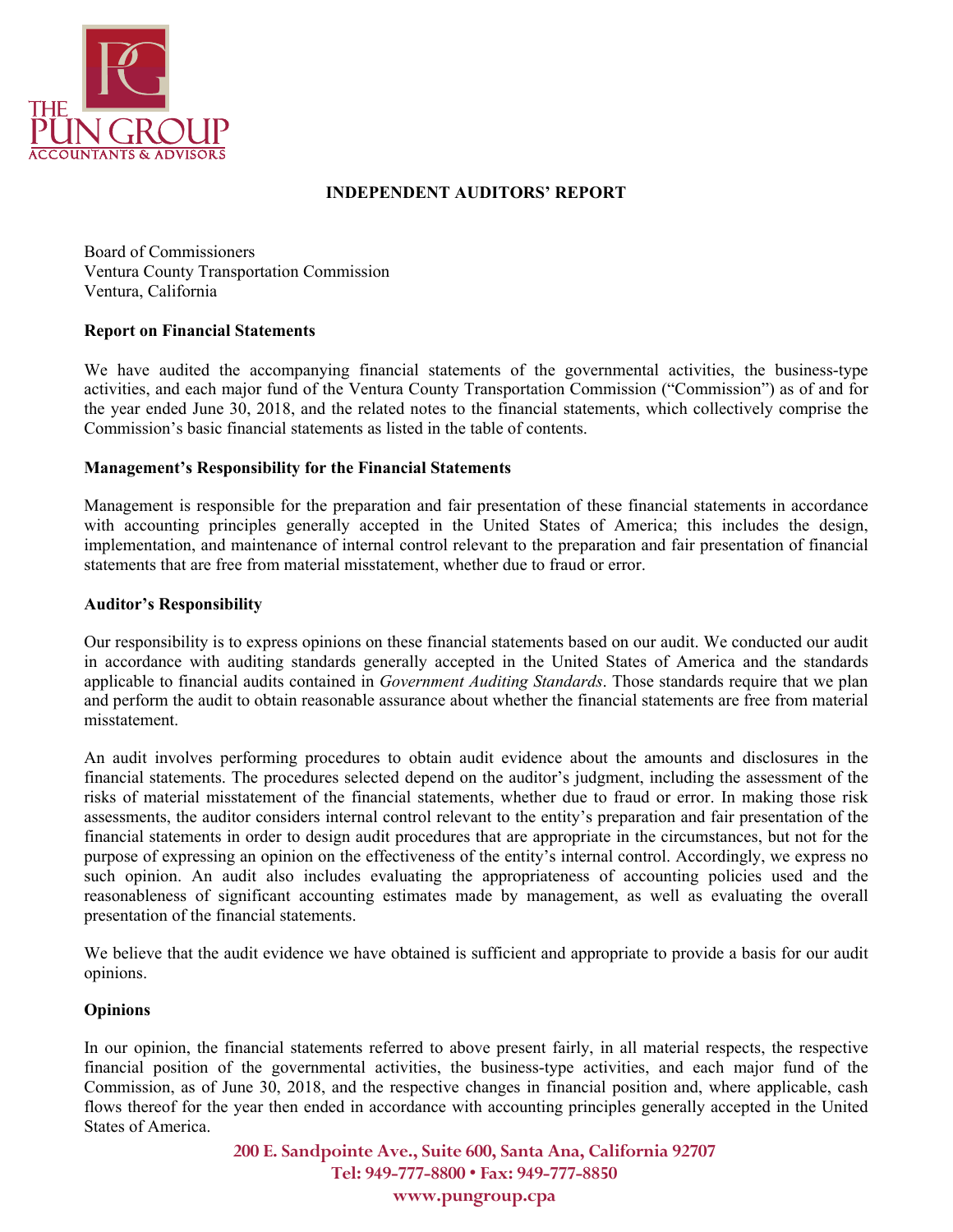Board of Commissioners Ventura County Transportation Commission Page 2

#### **Emphasis of a Matter**

#### *Implementation of GASB Statement No. 75*

As discussed in Note 14 to the financial statements, the Commission implemented Governmental Accounting Standards Board ("GASB") Statement No. 75, *Accounting and Financial Reporting for Postemployment Benefits Other Than Pensions*. The adoption of this standard required retrospective application of previously reported net position and reclassification of certain accounts as of July 1, 2017 as described in Note 8 to the financial statements. In addition, the net other postemployment benefit (OPEB) liability is reported in the Statement of Net Position in the amount of \$367,865 as of the measurement date. Net OPEB liability is calculated by actuaries using estimates and actuarial techniques from an actuarial valuation as of June 30, 2017, the measurement date. Our opinion is not modified with respect to this matter.

#### **Other Matters**

#### *Required Supplementary Information*

Accounting principles generally accepted in the United States of America require that the management's discussion and analysis, budgetary comparison schedules, Schedule of Proportionate Share of Net Pension Liability, Schedule of Contributions - Pension, and Schedule of Changes in the Net OPEB Liability and Related Ratios, and the Schedule of Contributions - OPEB on pages 9 to 24 and 87 to 95 be presented to supplement the basic financial statements. Such information, although not a part of the basic financial statements, is required by the Governmental Accounting Standards Board, who considers it to be an essential part of financial reporting for placing the basic financial statements in an appropriate operational, economic, or historical context. We have applied certain limited procedures to the required supplementary information in accordance with auditing standards generally accepted in the United States of America, which consisted of inquiries of management about the methods of preparing the information and comparing the information for consistency with management's responses to our inquiries, the basic financial statements, and other knowledge we obtained during our audit of the basic financial statements. We do not express an opinion or provide any assurance on the information because the limited procedures do not provide us with sufficient evidence to express an opinion or provide any assurance.

#### *Other Information*

Our audit was conducted for the purpose of forming opinions on the financial statements that collectively comprise the Commission's basic financial statements. The Introductory Section, the Budget Comparison Schedules, and the Statistical Section are presented for purposes of additional analysis and are not a required part of the basic financial statements.

The Budgetary Comparison Schedules are the responsibility of management and were derived from and relate directly to the underlying accounting and other records used to prepare the basic financial statements. Such information has been subjected to the auditing procedures applied in the audit of the basic financial statements and certain additional procedures, including comparing and reconciling such information directly to the underlying accounting and other records used to prepare the basic financial statements or to the basic financial statements themselves, and other additional procedures in accordance with auditing standards generally accepted in the United States of America. In our opinion, the combining and individual fund financial statements are fairly stated, in all material respects, in relation to the basic financial statements as a whole.

The Introductory and Statistical sections have not been subjected to the auditing procedures applied in the audit of the basic financial statements and, accordingly, we do not express an opinion or provide any assurance on them.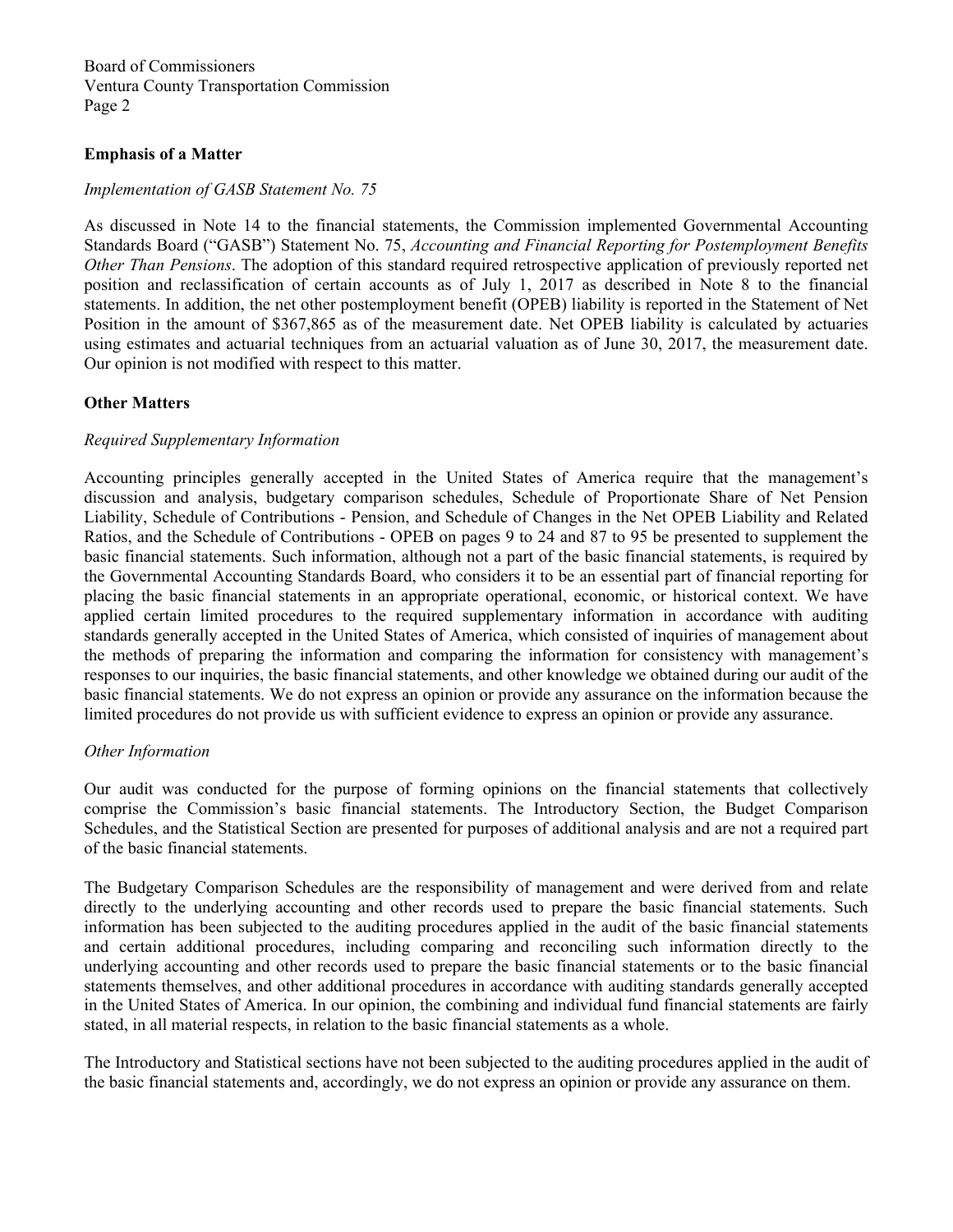Board of Commissioners Ventura County Transportation Commission Page 3

#### **Other Reporting Required by** *Government Auditing Standards*

In accordance with *Government Auditing Standards*, we have also issued our report dated November 7, 2018, on our consideration of the Commission's internal control over financial reporting and on our tests of its compliance with certain provisions of laws, regulations, contracts, and grant agreements and other matters. The purpose of that report is to describe the scope of our testing of internal control over financial reporting and compliance and the results of that testing, and not to provide an opinion on the effectiveness of the Commission's internal control over financial reporting or on compliance. That report is an integral part of an audit performed in accordance with *Government Auditing Standards* in considering the Commission's internal control over financial reporting and

compliance.<br>The Purt Group, LLP

Santa Ana, California November 7, 2018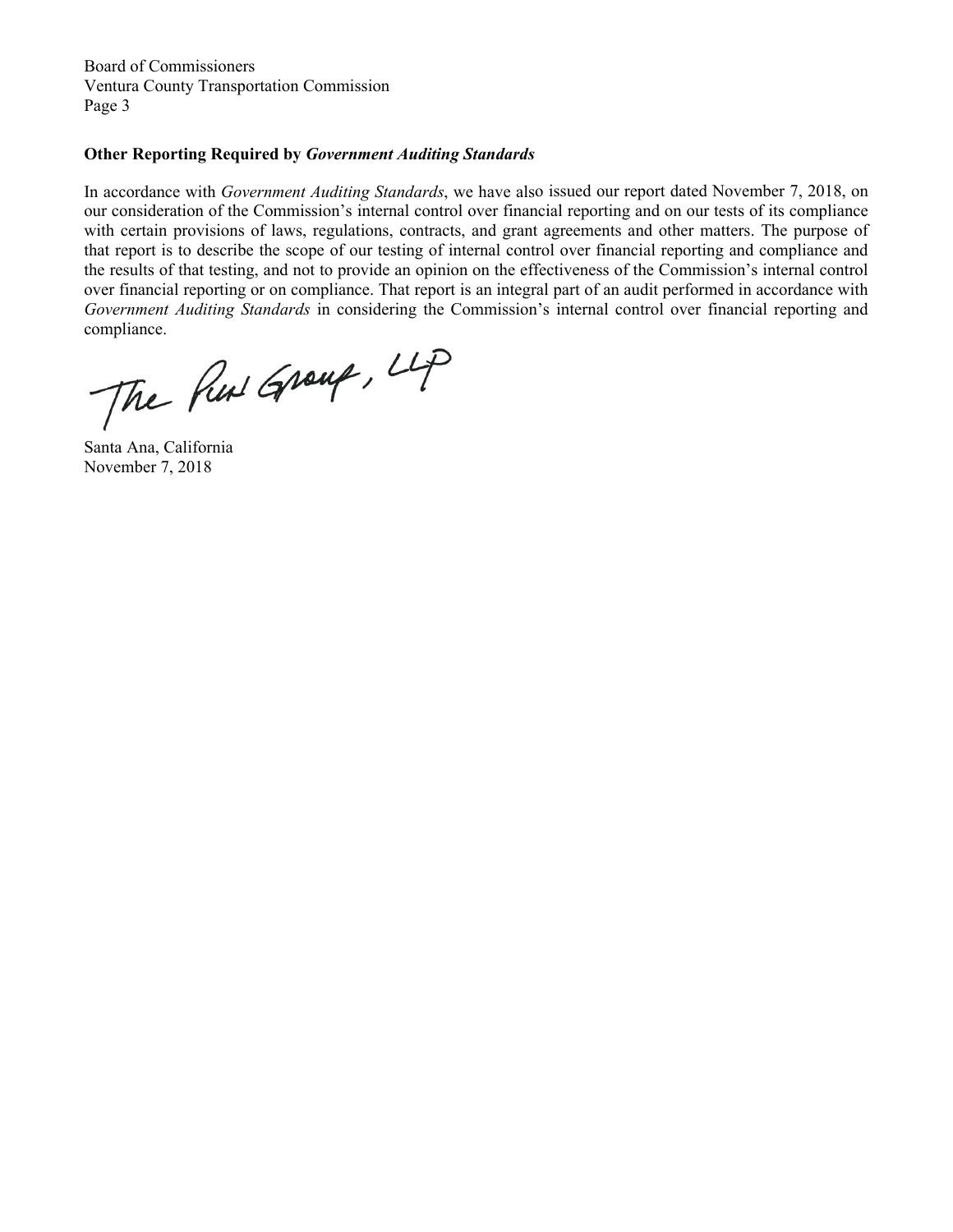

## **REPORT ON INTERNAL CONTROL OVER FINANCIAL REPORTING AND ON COMPLIANCE AND OTHER MATTERS BASED ON AN AUDIT OF FINANCIAL STATEMENTS PERFORMED IN ACCORDANCE WITH** *GOVERNMENT AUDITING STANDARDS*

## *Independent Auditors' Report*

Board of Commissioners Ventura County Transportation Commission Ventura, California

We have audited, in accordance with the auditing standards generally accepted in the United States of America and the standards applicable to financial audits contained in *Government Auditing Standards* issued by the Comptroller General of the United States, the financial statements of the governmental activities, the businesstype activities, and each major fund of the Ventura County Transportation Commission ("Commission"), as of and for the year ended June 30, 2018, and the related notes to the financial statements, which collectively comprise the Commission's basic financial statements, and have issued our report thereon dated November 7, 2018.

### **Internal Control Over Financial Reporting**

In planning and performing our audit of the financial statements, we considered the Commission's internal control over financial reporting (internal control) to determine the audit procedures that are appropriate in the circumstances for the purpose of expressing our opinions on the financial statements, but not for the purpose of expressing an opinion on the effectiveness of the Commission's internal control. Accordingly, we do not express an opinion on the effectiveness of the Commission's internal control.

A *deficiency in internal control* exists when the design or operation of a control does not allow management or employees, in the normal course of performing their assigned functions, to prevent, or detect and correct, misstatements on a timely basis. A *material weakness* is a deficiency, or a combination of deficiencies, in internal control, such that there is a reasonable possibility that a material misstatement of the entity's financial statements will not be prevented, or detected and corrected on a timely basis. A *significant deficiency* is a deficiency, or a combination of deficiencies, in internal control that is less severe than a material weakness, yet important enough to merit attention by those charged with governance.

Our consideration of internal control was for the limited purpose described in the first paragraph of this section and was not designed to identify all deficiencies in internal control that might be material weaknesses or, significant deficiencies. Given these limitations, during our audit we did not identify any deficiencies in internal control that we consider to be material weaknesses. However, material weaknesses may exist that have not been identified.

### **Compliance and Other Matters**

As part of obtaining reasonable assurance about whether the Commission's financial statements are free from material misstatement, we performed tests of its compliance with certain provisions of laws, regulations, contracts, and grant agreements, noncompliance with which could have a direct and material effect on the determination of financial statement amounts. However, providing an opinion on compliance with those provisions was not an objective of our audit, and accordingly, we do not express such an opinion. The results of our tests disclosed no instances of noncompliance or other matters that are required to be reported under *Government Auditing Standards*. **<sup>2</sup><sup>00</sup> E. Sandpointe Ave., Suite 600, Santa Ana, California 92707** 

**Tel: 949-777-8800 • Fax: 949-777-8850 www.pungroup.cpa**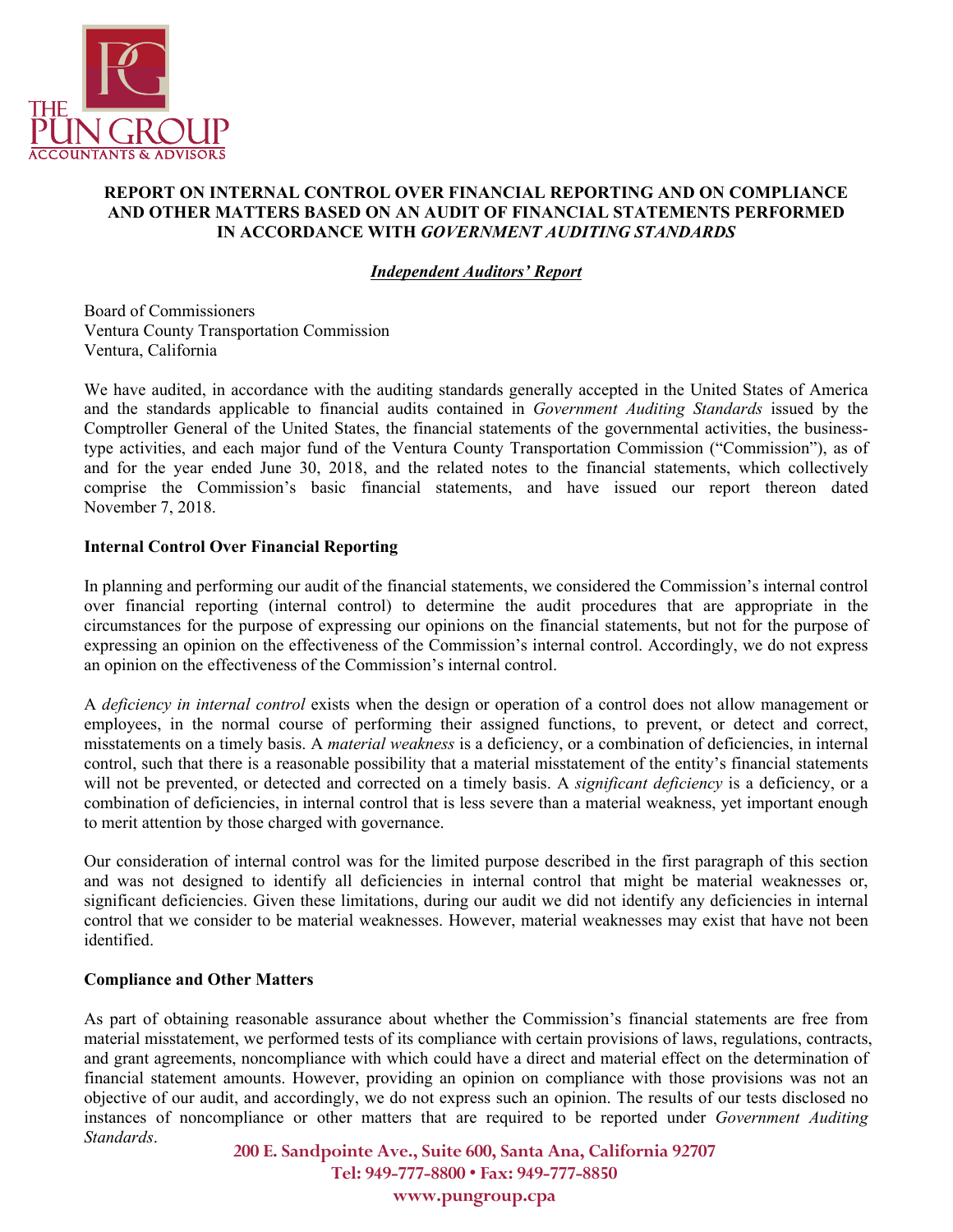Board of Commissioners Ventura County Transportation Commission Page 2

#### **Purpose of this Report**

The purpose of this report is solely to describe the scope of our testing of internal control and compliance and the results of that testing, and not to provide an opinion on the effectiveness of the entity's internal control or on compliance. This report is an integral part of an audit performed in accordance with *Government Auditing Standards* in considering the Commission's internal control and compliance. Accordingly, this communication is

not suitable for any other purpose.<br>The full Group,  $UP$ 

Santa Ana, California November 7, 2018